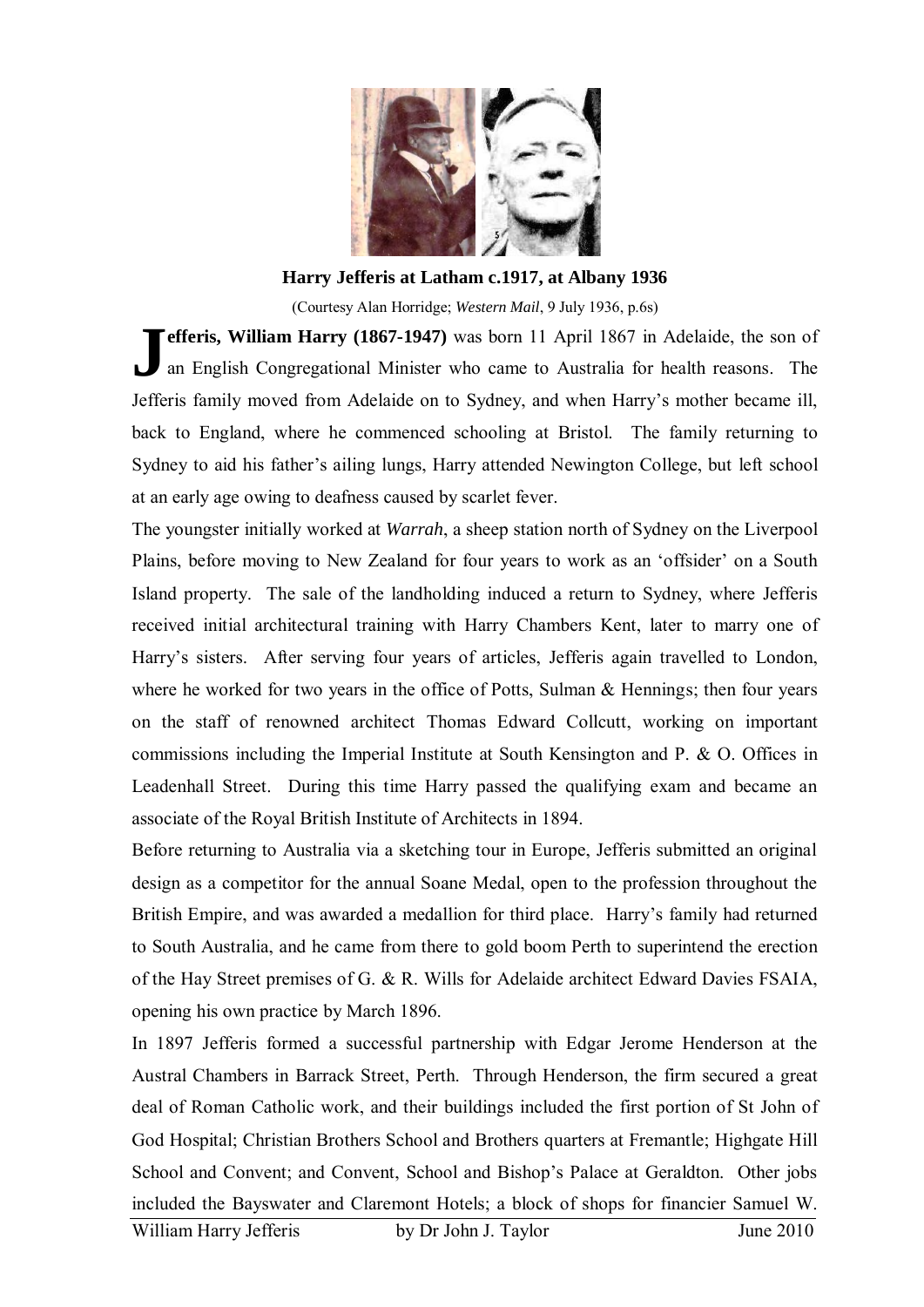Copley; *Ivanhoe*, the Victoria Avenue residence of Sydney Stubbs, Mayor of Claremont; and one lot of 27 houses for gold magnate William G. Brookman.

The joint practice was dissolved as from 1 January 1906, and both parties then carried on business on their own account in Perth. The split may have been amicable, as it was advertised that 'if desired by clients' all works in progress and any future works could be 'carried out as joint architects'. Jefferis was still working with Henderson on the Congregational Church at Claremont in 1906. In May 1906 he designed a brick and stone 'Tropical House' at the Zoological Gardens in South Perth, in 1907 a hotel at Black Range (Sandstone), and in 1908, a residence at 2 Altona Street West Perth.

Other Jefferis designs following 1906 include the Shenton Park Hotel, the first portions of the YMCA and of the Jewish Synagogue, and a 'fair share of private commissions'. In Albany he erected the Empire Theatre, and wool show floors for Dalgety and Co, Elder Smith and Westralian Farmers. In the period 1909 to 1912, Harry produced some joint works with architect John Selby, including the YMCA in Murray Street Perth, 116 Heytesbury Road Subiaco and the Baptist Church in North Perth.

Harry married Minnie Cowen in July 1899 at St Mary's in South Perth, the first marriage celebrated in that church. The bride was given away by her architect brother-in-law, Duncan Inverarity. The Jefferis family subsequently lived at *Yelkie* on the corner of Lyall Street and Labouchere Road, South Perth, and grew steadily with the birth of Kathleen (Kay) in 1900, Vernon (Bill) in 1902, Mamie in 1904, Jim in 1909 and Ken in 1910.

Jefferis was an active member of the West Australian Institute of Architects, serving as treasurer from 1908 through to March 1911, when he felt compelled to hand in his resignation owing to relinquishing practice. The WAIA Council of the time 'placed on record its appreciation of the past services' rendered by Jefferis, and noted that 'the treasurer's statement showed that the financial position of the Institute was sound'.

With his background work experience on the land and perhaps a yearning for change, in 1910 Jefferis took up 3 000 acres of wheat belt land at Latham, 315 kilometres north of Perth, naming his farm *Warrah* after the station in NSW. Consisting of 2 200 acres of forest country and 800 acres of scrubby land, he cleared and put in 30 acres of crop in 1911 - unfortunately the season was a complete failure throughout the district. Harry continued with his practice for a short period, finalising designs for a Catholic cathedral at Geraldton and church at nearby Moonyoonooka in 1910-1911, neither of which were built.

Harry's lack of success with the church work may have hastened the young family's move to Latham, settling into rather primitive housing at the farm around 1913. Jefferis persevered with little success at Latham until the early 1920s. He later noted that 'spent a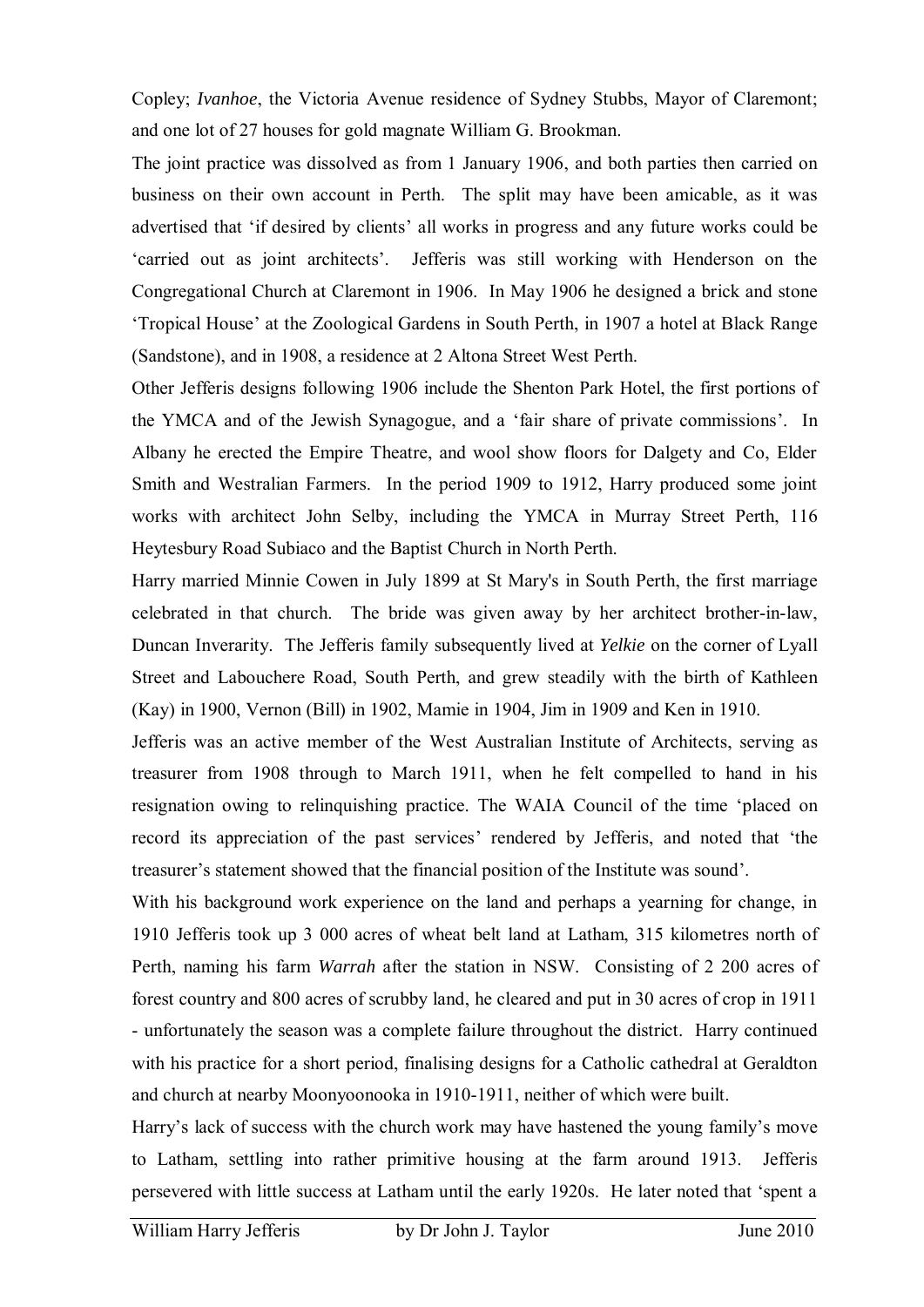life's savings in clearing and cropping … and then ended up chucking up the sponge and leaving the farm'. Declaring that he had 'not the heart or the money to pick up the ropes again in Perth', he moved to Albany, successfully resuming architectural practice. The *Architects Act of Western Australia 1921* received formal assent in 1922, and Jefferis duly registered with the Architects Board of WA that year.

An *Albany Advertiser* article of 1934 stated that 'during the last ten years Mr Jefferis has built the hotels at Cranbrook and Denmark, WA Worsted and Woollen Mills and Power House, Church of England and Hall at Mt Barker, the Grandstand at Centennial Oval, brick chimney stack at Two People Bay, and several utility works for the Albany Council, as well as many residences in Albany and at Middleton Beach and throughout the South-West. Works at present in hand include the new Butter Factory at Albany, Dr Morgan Richards' house at Middleton Beach, residential flats in Grey Street, and alterations to the old home of the Hassell family, *Hillside*.'

Having made a long and lasting contribution to Western Australian architectural practice, Harry died at 80 years of age in Albany on 7 September 1947. Other places credited to Jefferis on the Heritage Council of WA database include halls at Cunderdin and Boyup Brook. A study of newspaper tender notices would reveal many more of his design works. References:

'Successful Young Australians', *The South Australian Register*, 9 March 1895, p.5.

'Notice to Persons Intending to Build', *The West Australian*, 25 March 1896, p.2.

'Business Announcements', *The West Australian*, 25 March 1896, p.4.

'Tenders – G. & R. Wills & Co. Warehouse Hay Street, Perth', *The West Australian*, 3 June 1896, p.8. 'Wedding', *The West Australian*, 21 July 1899, p.6.

'Tenders', *The West Australian*, 25 August 1899, p.1 (residence for Bishop W.B. Kelly at Geraldton).

'Tenders', *The West Australian*, 25 June 1901, p.3 (hotel and 3 shops Claremont for S.W. Copley).

'Dissolution of Partnership', *The West Australian*, 2 February 1906, p.2.

'Tenders', *The West Australian*, 18 October 1906, p.5 (Shenton Park Hotel for George Smith).

'West Australian Institute of Architects – The Annual Meeting', *The West Australian Mining Building and Engineering Journal*, 25 March 1911, pp.18-19.

'A Splendid Citizen - Death of Dr Jefferis', *The Advertiser* (Adelaide), 27 December 1917, p.5.

'Pen Portraits of Prominent Personalities, Mr W.H. Jefferis', *The Albany Advertiser*, 12 April 1934.

'Albany Architect an Adventurer', *The Albany Advertiser*, 11 October 1977, p.3.

'Jefferis, Harry', *Directory of British Architects, 1834-1900*, British Architectural Library, Royal Institute of British Architects; Mansell, London, 1993, p.498.

Brockway, Marian, 'A bush wedding and everyone's invited', *Countryman*, 31 March 1994, p.36.

Carnamah Historical Society, Coorow-Waddy Database http://www.carnamah.com.au/

Contributing author: John Taylor

Heritage Committee meeting approval date: 10 June 2010 Last updated: 9 March 2014